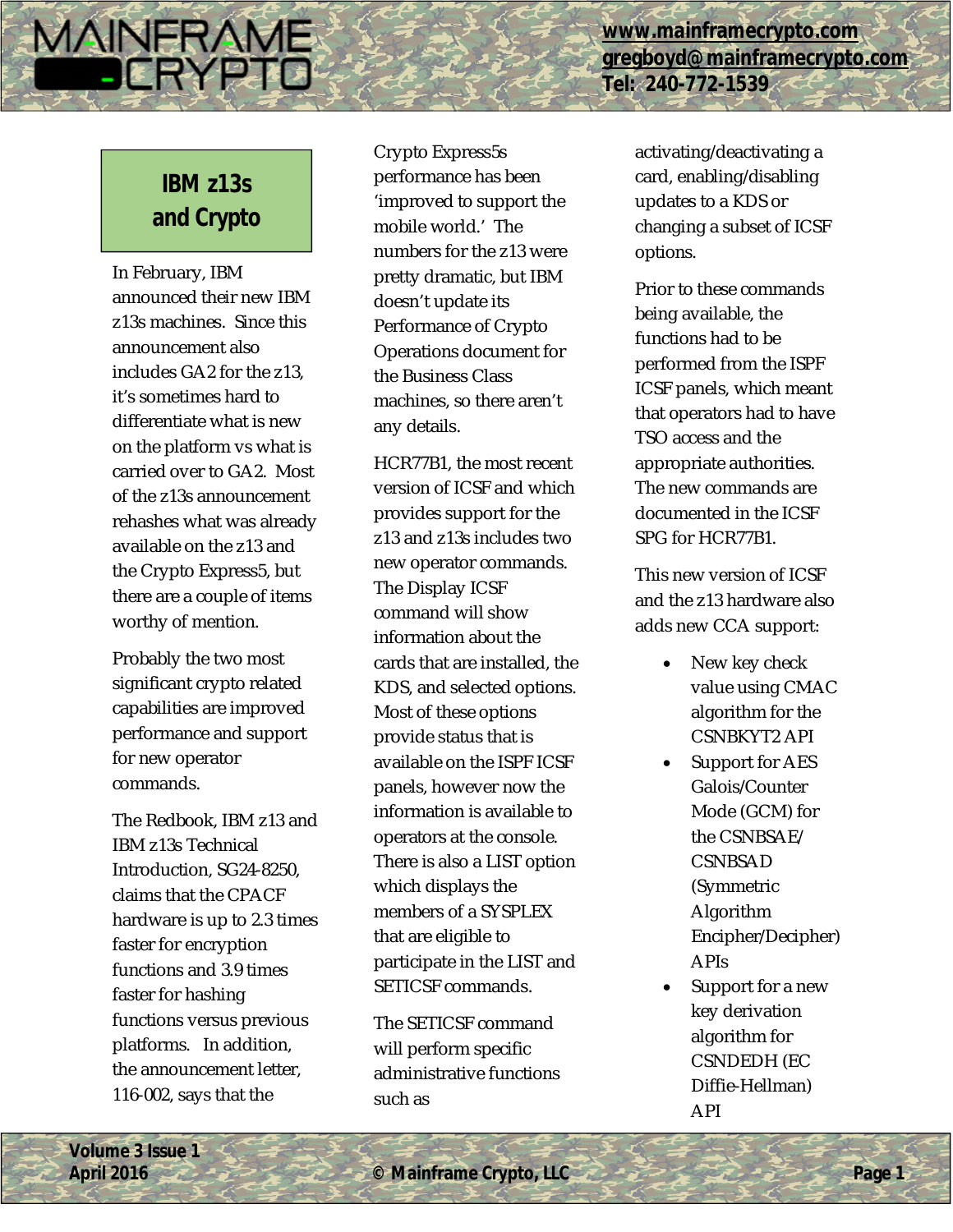- New API, Encrypted PIN **Translate** Enhanced (CSNBPTRE) to support an FPE encrypted PAN
- A new ICSF Option, MASTERKCVLEN, to control the length of the verification/hash patterns displayed (to comply with<br>ISO11568)

Another potentially significant capability is the new Remote Device support. There is a new ICSF Option, REMOTEDEVICE, which allows you to define 'standalone devices that perform geography specific cryptography'. You can define up to 16 of these remote devices, via IP address and port number. Basically this allows you to route work, from ICSF, to a specialized device delivering a unique algorithm.

Currently the support is only for devices that provide the 'Chinese SMx family of algorithms'. I

suspect that this is not a new direction for IBM, allowing ICSF to route work to distributed devices, but more an acknowledgement of the realities of supporting crypto in China.

**MAINFRAME** 



There is also a new level of the Trusted Key Entry Workstation, TKE 8.1. TKE 8.0 was introduced with the z13 and TKE 8.1 adds new capabilities while still running on the same TKE hardware (which includes the new CEX5S coprocessor in the workstation ).

If you are using a TKE, then some of the new capabilities on the TKE 8.1 will be of interest:

> Support for coordinated master

key change function (previously only available via the ISPF ICSF p anels)

- Support for domain -only apply (ability to apply domain settings to target domains, without changing module settings)
- Several new 'wizard -like' features (to create roles and authorities, to create the smart cards used to implement a TKE zone or a migration zone)
- Support for HMAC operational keys
- New option on domain groups to clear and load operational key registers for all domains in the group
- Support for access control tracking
- New function to copy key parts from binary file to smart card
- New admin settings to require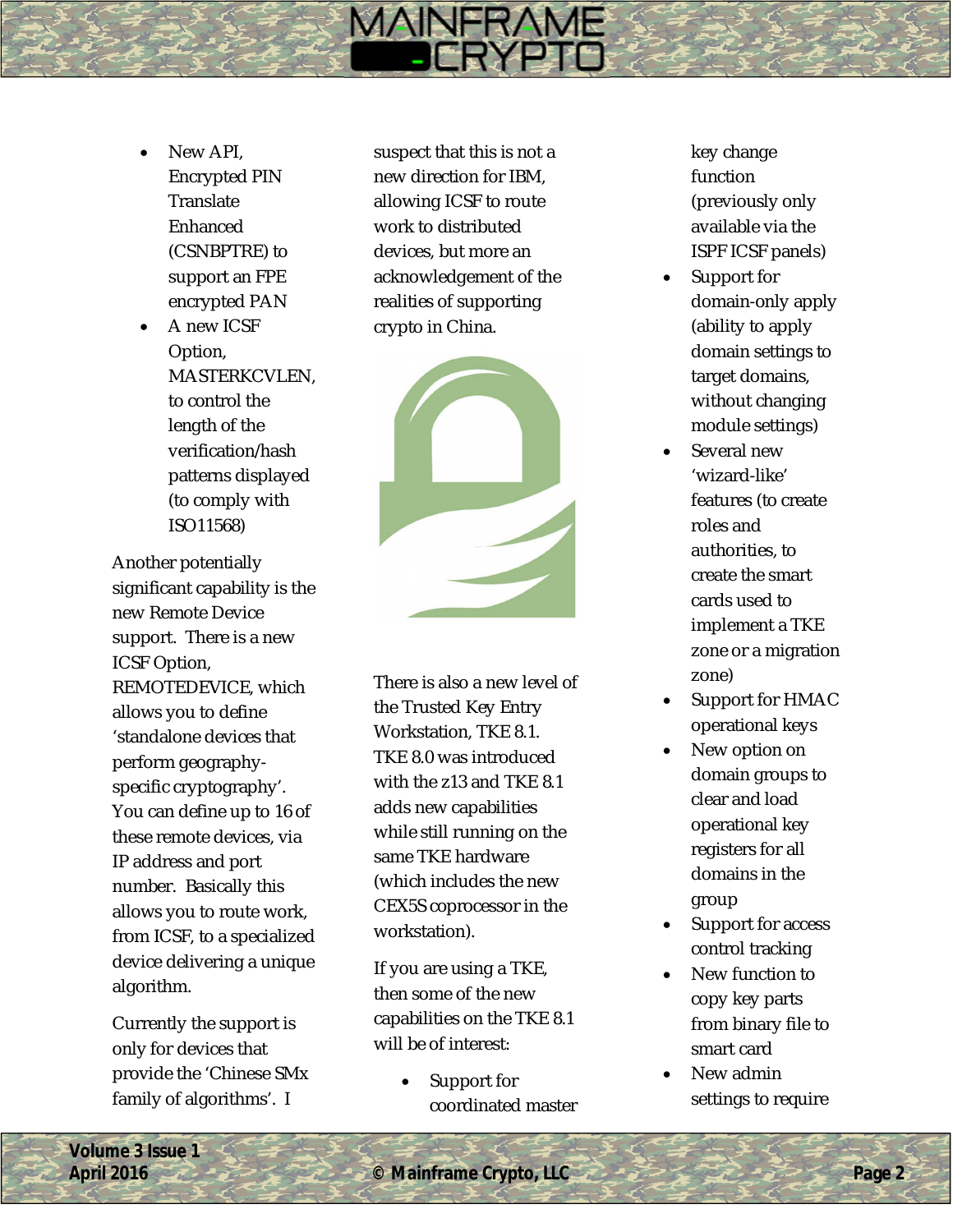enhanced password encryption for host connections and to disable automatic host logons

## **What Mainframe Crypto can provide**

No matter whether you're just getting started with crypto on System z or you've got an established crypto environment, Mainframe Crypto can help!

If you're just dipping your toe into leveraging the crypto infrastructure, we can help you hit the ground running. There may be a new requirement to encrypt your databases, or to secure your network communications. Either way, you'll need to get ICSF up and running, and the defaults aren't always the best. (See the DEFAULTWRAP start-up option.) And if you've installed Crypto Express cards, you'll need to get the master keys loaded. The easiest method is

PassPhrase Initialization, but that's not really secure. And you have to make sure you can recover those master keys on your Disaster Recovery machines. We have plenty of experience in helping customers get that infrastructure working the right way!

**MAINFRAME** 

There may be even more opportunities to help customers who have had their crypto infrastructure in place for years. First, do you know why crypto is configured the way it is? Are the old-timers that originally set up the environment still around? And do they remember why parameters were set the way they are? Second, are you leveraging the capabilities and functions that are available with the latest versions of ICSF and the crypto hardware? Third, have your procedures and processes kept up with the latest standards and best practices?

The crypto infrastructure on System z provides a huge amount of functionality. It's not just for hiding data! Are you leveraging all of that functionality across all of the products that need security and integrity? With the increased functionality, comes increased complexity. And every product is different in how it leverages the crypto functionality. Database encryption works very differently from securing network communications. And those work differently than IBM's Service Delivery. If you implemented the crypto infrastructure to meet one specific requirement, why not use it with all the other products that can take advantage of crypto!

Mainframe Crypto can provide assistance with reviewing your environment as well as customized education on all aspects of Crypto on z/OS.